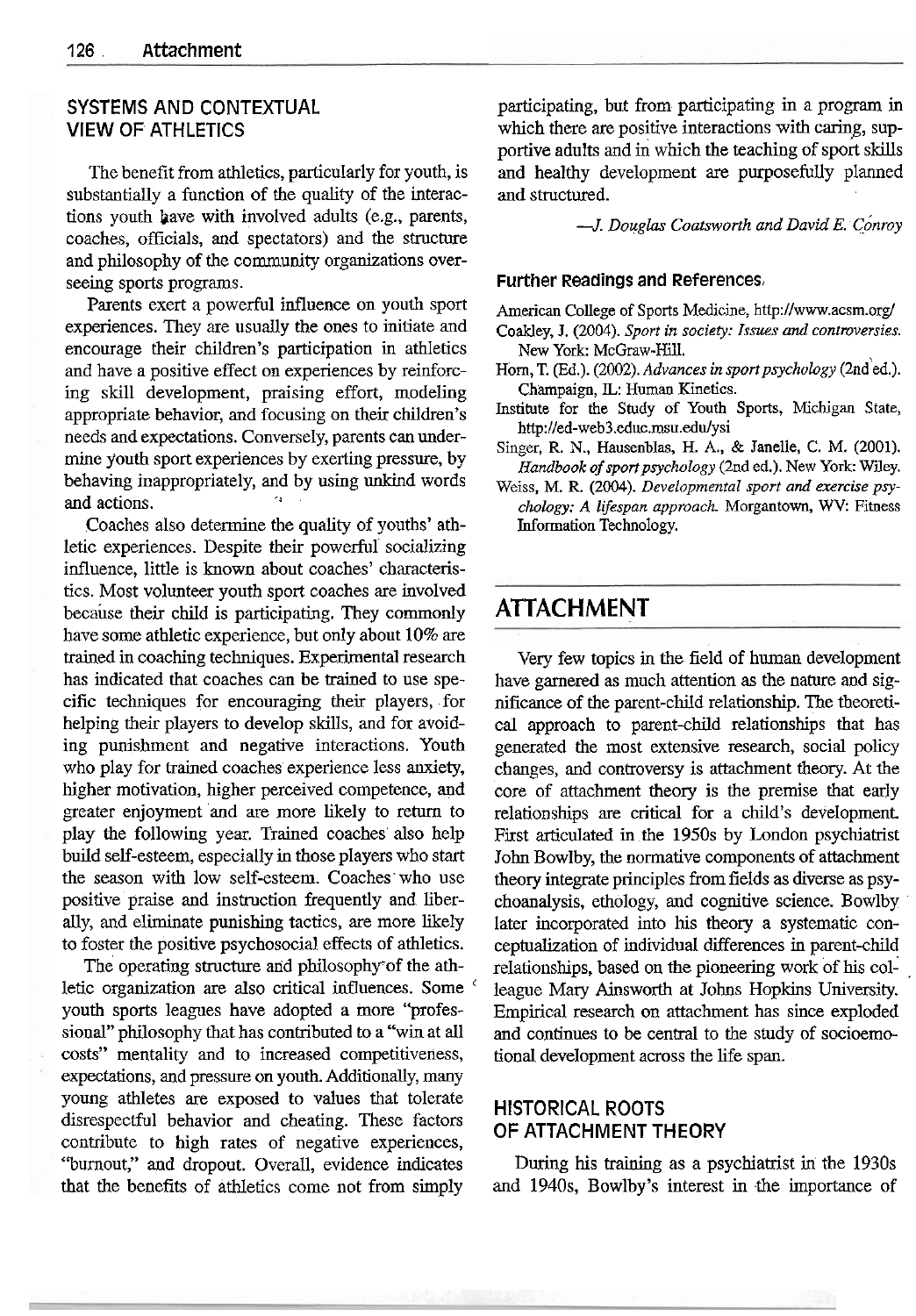early experiences with caregivers was sparked by a growing collection of clinical case studies, including his own observations of juvenile thieves. These reports revealed that some individuals who had experienced lengthy or repeated early separations from their parents were later observed to be superficially and indiscriminately friendly, emotionally flat, and aggressive; failed to form meaningful emotional connections to adults or peers; and often lied and stole. These retrospective findings complemented the results of prospective studies of children's behavior during separations from parents, documented most memorably in a series of films by Bowlby's collaborator James Robertson. These reports revealed that children older than *6* months who were separated from their parents progressed from an active phase of protest, during which they cried and called out hopefully for hours or days, to a passive phase of despair, during which they sobbed weakly and refused food and comfort. Some children then entered a phase of detachment, during which they became generally aggressive as well as superficially and indiscriminately friendly. Upon reunion with parents, even children returning to loving homes exhibited a period of unusual dinginess and hostility that lasted weeks or months; those who had become detached also temporarily failed to recognize the previously preferred parent. These findings on early separations were further complemented by studies of children reared in institutions without consistent caregivers. These children often suffered difficulties in forming selective emotional ties and, in some cases, also suffered other behavioral or psychological disturbances that persisted even after adoption.

Bowlby summarized this collection of findings in a report to the World Health Organization in 1951, concluding that stable early relationships with caregivers are **as** necessary to a child's mental health "as are vitamins and proteins for physical health." The evidence presented in this report initiated social policy changes that emerged over the subsequent decades. For example, parents began to be allowed to stay in the hospital with their ill children, prospective adoptive parents began to be encouraged to adopt children as early in life as possible, orphanages began to provide more personalized care for their children, an organized foster care system emerged, and parents lessened their casual temporary use of residential nurseries. In the wake of his report and the ensuing policy changes, Bowlby turned his attention to

explaining the phenomena he had documented, carefully examining existing theoretical views.

Psychoanalysis emphasized several issues relevant to the nature and significance of the early parent-child relationship. First, many psychoanalysts emphasized that psychological disturbances emanated not from real experiences but from unresolved fantasies related to parents. However, a group of psychoanalysts who came to be known as *object relations theorists* challenged this view, drawing on the findings discussed earlier. Despite this challenge, these clinicians nevertheless retained allegiance to psychoanalysis by explaining the influences of early experiences using other key aspects of the theory. They asserted that the ego-responsible for the development of emotions, intelligence, language, and the control of bodily functions—developed based on the mother satisfying as well as frustrating the infant's biological drives such as hunger. They asserted that the emotional ties that infants form to their mothers were, in fact, a secondary by-product to the reduction of the hunger drive. In addition, these psychoanalysts did not believe that children had the cognitive capacity to mourn. Thus, as long **as** an infant had caregivers who could satisfy and frustrate his or her biological drives through consistent personalized attention, these caregivers could be interchangeable.

Other contemporary views downplayed the importance of an emotional bond to a consistent caregiver altogether. The biological-maturational perspective, popular within the eugenics movement and among psychologists concerned with developmental milestones, viewed the child as a genetic entity unaffected by external forces. In fact, prominent representatives of this view discouraged early adoption on the grounds that adoptive parents who delayed choosing a child could better identify a child's defects and physical characteristics. Within the biological-maturational perspective, deleterious effects of separation and institutionalization were thought to be due to biological defects in the child.

Proponents of environmental learning views deemphasized the role of emotional bonds for quite different reasons. Early behaviorists viewed parental affection as dangerous to the development of a child's character because, for example, it reinforced bothersome behaviors such as crying. Consequently, these theorists advised parents not to hug or kiss a child, pick up a crying child, or feed on demand. In the wake of the findings on institutional care, later learning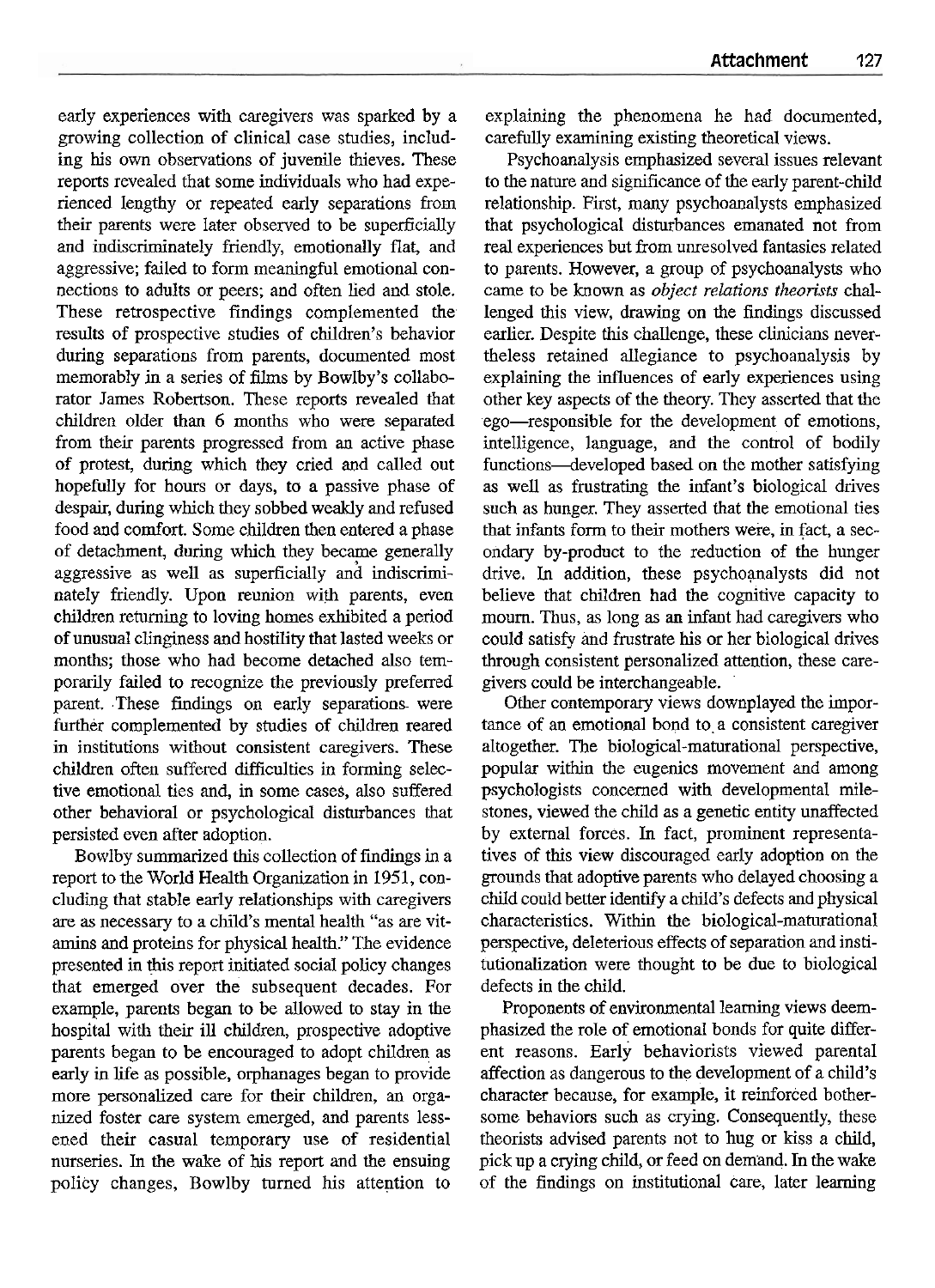theorists proposed that "maternal" deprivation was simply stimulus deprivation. Specifically, these researchers suggested that children separated from parents experienced psychological and behavioral problems not because they lacked emotional bonds but because they lacked an important source of perceptual input and reinforcement.

Bowlby concluded that none of these theories adequately explained the research findings on early separations and institutional care. Consequently, he devised a new theory of the parent-child relationship. First proposed in 1958 in an article titled "The Nature of the Child's Tie to His Mother," then expanded and refined in his trilogy *Attachment* (1969), *Separation*  (1973), and *Loss* (1980), Bowlby's theory integrated his training in psychoanalysis with evolutionary biology, ethology, control systems theory, and cognitive science. Bowlby proposed that specific emotional ties to parents are primary and based on survival-not secondary by-products of feeding or perceptual stimulation. Bowlby further proposed that caregivers are not interchangeable and that real experiences influence behavioral and psychological functioning throughout the life span. Over the past three decades, many researchers have contributed significant insights and nuance to Bowlby's theory.

### **ETHOLOGICAL ATTACHMENT THEORY**

The crux of attachment theory is that all infant ground-dwelling primates possess a biologically based attachment behavioral system that evolved through natural selection to promote survival. Unlike other animals who flee to a borough or a den for protection, young primates are completely dependent on the care of older members of their species for protection from predation, starvation, freezing, and other dangers. By the time they are 6 to 9 months of age, almost all infants have formed enduring emotional ties, or "attachments:' with one or a few specific significant caregivers who serve these protective functions by virtue of their own caregiving behavioral system.

The attachment system functions to automatically motivate an infant to seek physical proximity to an attachment figure in times of threat-to use the attachment figure as a haven of safety. Threats that activate the attachment system may be internal, such as illness or fatigue, or external, such as darkness or an approaching animal. Many fears are thought to be based on the presence of one or more biologically

based natural clues to danger, such as being alone, strangeness, rapid approach, and sudden changes in stimulation. The activation of the attachment system is terminated either by the elimination of the threat or through proximity to the caregiver-achieved through social signals and behaviors as superficially diverse as crying, smiling, vocalizing, approaching, following, and clinging.

The attachment system works in conjunction with several other biologically based control systems. In times of threat, attachment is activated simultaneously with the fear system, which motivates the individual to flee from the source of alarm. Because the attachment and fear systems both function in the service of immediate survival, their activation typically takes priority over other behavioral systems in times of threat. However, in the absence of threat, activation of the attachment and fear systems is typically replaced by activation of the exploration and affiliation systems. Exploration and affiliation are crucial to longterm survival because they allow the infant to leam about and engage in the physical and social environ- . ments. Under these nonthreatening circumstances, the infant uses the attachment figure as a secure base for discovering the world-keeping the attachment figure nearby lest threat reemerge. Under optimal circumstances, an infant achieves balance between attachment/ fear and exploration/affiliation-focused inflexibly neither on threat nor away from it.

Because protection offered by adults is indispensable for infant survival, almost all infants become attached to their primary caregiver--even when that caregiver is maltreating. The process of forming an attachment typically follows four general phases. Initially, infants nonpreferentially send out social signals such as crying and smiling that elicit care from different adults. Then, in the second or third month of life, infants begin to discriminate caregivers and to develop differential expectations related to the consistency, contingency, and appropriateness of care that they receive. Even in the earliest weeks of infancy, social stimuli are perceived as unique and significant, and it is toward these stimuli that infants direct their social signals. However, infants in these first two phases have not yet developed a well-formed concept of the parent as existing when out of sight and thus are not yet selectively attached. Consequently, infants who are separated from their primary caregivers during these phases do not mourn their loss and respond well to consistent substitute caregivers. Infants who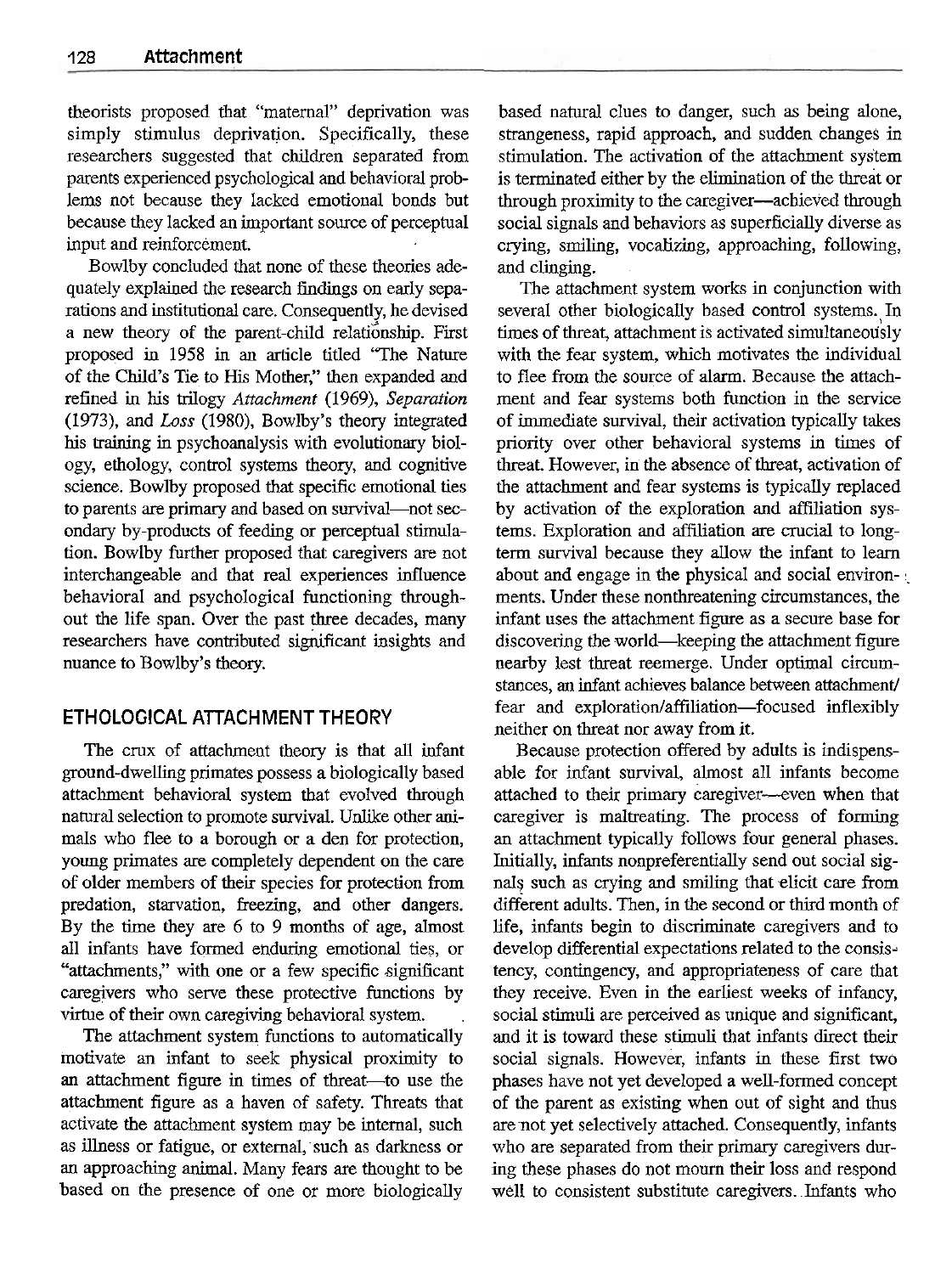do not receive a substitute caregiver but rather are cared for in an impersonal group setting often fail to flourish; if these infants are not reunited with their caregivers or never receive a substitute caregiver, they will lack the opportunity to form attachments and may suffer some of the socioemotional or behavioral problems described previously.

Sometime between 6 and 9 months, infants begin to show the first signs of true attachments to those caregivers who have responded consistently and contingently (whether positively or negatively) to their social signals. Although infants often form more than one attachment, they typically prefer one figure to the others. At this time, infants,begin to use their attachment figures as a secure base and a haveu of safety. In addition, they begin to demonstrate stranger and separation anxiety and to protest separations for days or weeks after they have occurred. These emotional responses are conceptualized as biologically adaptive because they lead infants to engage in behaviors that increase their chances of survival. Specifically, haveuof-safety behaviors oriented toward an attachment figure provide immediate protection, whereas secure base behaviors, stranger anxiety, and separation anxiety function to keep the haven of safety accessible. Likewise, the phase of protest following separation is active and hopeful, involving a variety of social signals oriented toward alerting and drawing the absent caregiver.

Finally, as the infant becomes a young child, he or she becomes increasingly adept at integrating his or her own goals with those of attachment figures as well as negotiating with those figures—promoting the development of a "goal-corrected partnership." It is this increasingly reciprocal form of attachment relationship that continues to be influential throughout the life span-with parents, very close peers, and significant romantic partners. Although needs for physical proximity are less acute than they were in infancy, cognitive advances allow children and adults to rely increasingly on psychological proximity, to attachment figures and, provided that these caregivers have been sensitively responsive, to cany a sense of "felt" security. Whether in infancy or beyond, attachments are a special kind of bond that is based on protection and survival, are long lasting, and are characterized by high emotional involvement. Thus, all relationships cannot be considered true attachments. In addition, not all aspects of relationships are relevant to the attachment system-attachment refers specifically to

aspects related to fear, distress, protection, and comfort and not to aspects such as play, morality, discipline, achievement, or intellectual growth.

Throughout the life span, individuals are thought to form and maintain complementary mental representations of the self, others, and relationships. The content of these models reflects an individual's expectations about how an attachment figure will respond when one is frightened, hurt, ill, or otherwise upset. These expectations are thought to develop largely based on a real history of interactions within those relationships. Although these relationship-specific "internal working models" do not capture every aspect of reality, they allow the individual to make predictions and plan actions within these relationships. Over time, these models are stable as well as dynamic. They resist change because they easily assimilate information that confirms expectations about the self and others. However, working models necessarily transform and update in response to changes in relationships and life circumstances (e.g., parental divorce or unemployment) as well as in response to cognitive and social developments (e.g., increasing capacity for abstract thought and a broadening social sphere). Over the life span, individuals gain an ever-increasing amount of information about different relationships across a variety of domains. The overarching attitude about attachment that emerges from the more specific working models has been termed *state of mind* **with** *respect to attachment.* It is these mental representations of relationships that serve as the basis for individual differences in attachment patterns.

## INDIVIDUAL DIFFERENCES IN ATTACHMENT IN INFANCY AND CHILDHOOD

Attachment theory has perhaps been expanded most significantly by a systematic conceptualization of individual differences in attachment behaviors and representations, first identified in infants by Mary Ainsworth in the 1960s and later expanded and refined by other researchers. Between the ages of 12 and representations, first identified in infants by Mary<br>Ainsworth in the 1960s and later expanded and<br>refined by other researchers. Between the ages of 12<br>and 18 months, these differential responses to stress  $\angle$ <br>are ind are indexed behaviorally using the "strange situation," a controlled laboratory procedure designed by Ainsworth. In this procedure, a parent and infant are twice separated and twice reunited in an unfamiliar toy-filled room. This procedure is meant to be just stressful enough to activate the child's attachment system because of the presence of multiple natural clues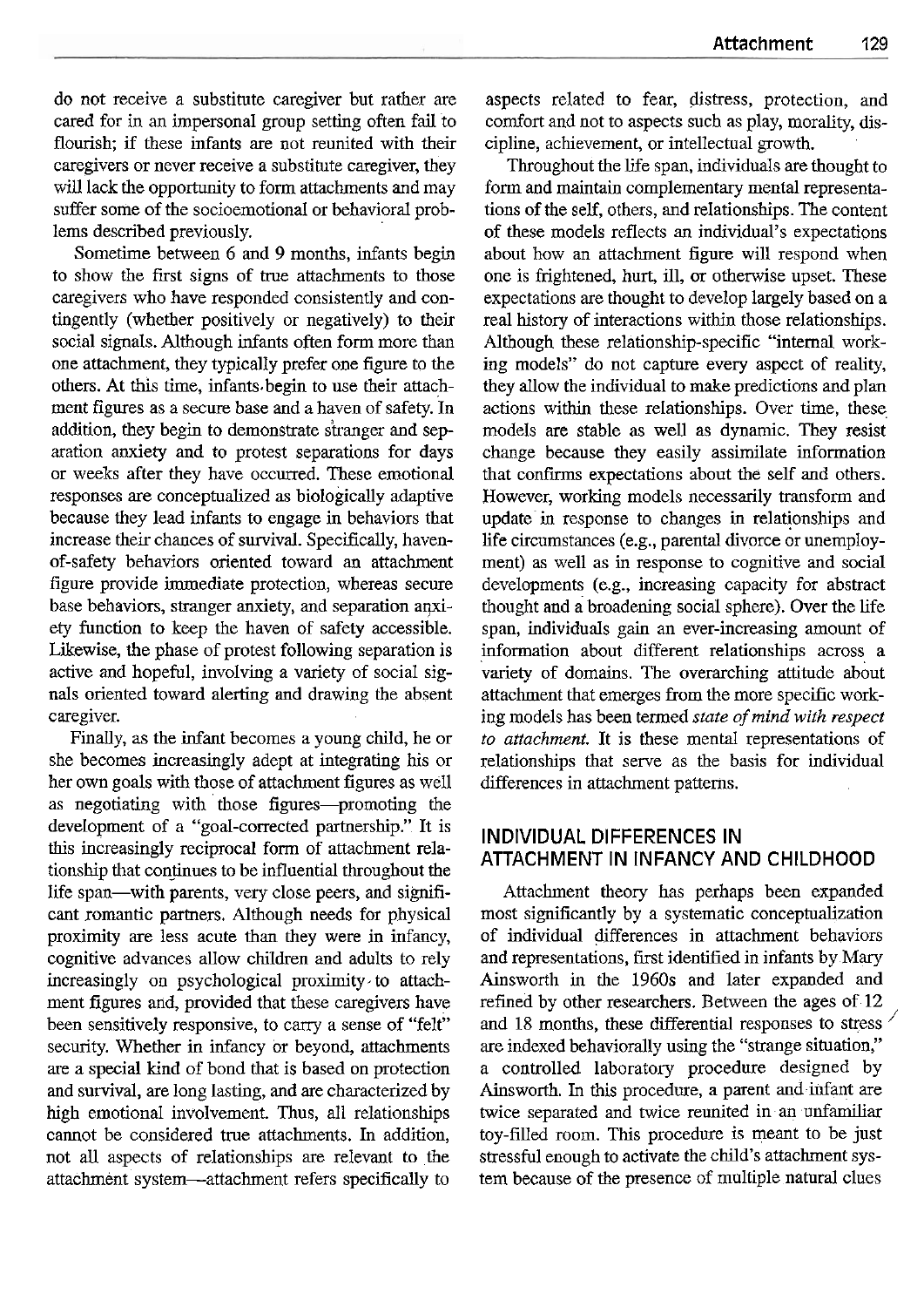to danger (being alone, in a strange room, with a strange experimenter), but not so stressful that the child cannot employ a strategy to cope with the fear. Based on their behaviors within the strange situation, infants are assigned to one of four classifications; three groups were identified in Ainsworth's original work, whereas a fourth group was later added to the system based on work in Mary Main's laboratory at the University of California, Berkeley.

Infants are classified as "secure" when they balance their attention and behaviors between attachment (when stressed by the separations) and exploration (when physical or psychological proximity to the parent is achieved). Even if not visibly distressed, these infants show signs of missing the parent when separated, then are glad to see the parent upon reunion. Infants who are overtly distressed by the separations are calmed when reunited with the parent and are able to return to play. The secure pattern is associated with sensitive caregiving, such that the parent notices the infant's signals, interprets them correctly, and responds to them promptly and appropriately. In low-risk samples worldwide, about 60% of infants are classified as secure, with the remaining infants classified as one of three forms of insecure.

Infants are classified as "ambivalent-resistant" when they show extreme distress at the parent's departure, then are inconsolable and often angry upon reunion, unable to turn their attention away from the parent and back to exploration. Infants are classified as "avoidant" when they show little concern for the parent's departure then avoid the parent on reunion. Although infants displaying the avoidant pattern often appear to focus their attention on exploring the toys, their stress is belied by elevated heart rate and stress hormones as well as decreased quality of play. Ambivalent-resistant and avoidant patterns are associated with a variety of forms of insensitive caregiving, especially inconsistency (in the case of ambivalentresistant infants) and rejection of infant bids for attachment (in the case of avoidant infants). Both patterns typically are conceptualized as insecure responses to threat and distress, in that they do not aUow for the optimal balance of attachment and exploration. However, because these strategies are thought to develop based on insensitive parental care, they are conceptualized as organized and adaptive alternatives to the flexible secure strategy.

An organized behavioral strategy is not evident in a fourth group of infants. Instead, these infants show

any of a variety of unusual behaviors such as freezing in anomalous postures, rocking, and contradictory behavior patterns such as approaching the parent with head averted. These infants are classified as "disorganized-disoriented," and are thought to display a collapse in an otherwise organized behavioral strategy. Consequently, the disorganized classification is always assigned in conjunction with the best-fitting organized strategy (secure, avoidant, ambivalentresistant)-the strategy thought to collapse. In contrast to the association of organized patterns of attachment with various degrees of parental sensitivity, disorganized infant behavior is predicted by caregiving that is either maltreating or subtly frightening (e.g., quasi-dissociative). Infants are thought to develop disorganized responses to such caregiving because they are placed in a behavioral paradox. When frightened, an infant seeks to flee from the source of threat and flee toward the attachment figure. When the attachment figure is the source of alarm, the infant cannot employ an organized strategy to cope with the fear.

The strange situation has been associated with a wide range of behavioral correlates in childhood and adolescence. Several longitudinal studies, including seminal work in the laboratories of Alan Sroufe and Byron Egeland at the University of Minnesota, have revealed that children ahd adolescents classified as secure with mother in infancy, compared with those classified as insecure, demonstrate higher levels of empathy, social competence, ego-resilience, selfreliance, internalization of moral standards, and leadership abilities; they also show lower levels of aggression, anxiety, anger, and dependence. Although children classified as insecure in infancy have shown difficulties in many of these areas overall, avoidance and disorganization have, in particular, been associated most strongly with aggression, whereas ambivalentresistance has been associated most strongly with anxiety and dependence.

In addition to its behavioral and representational correlates, security has been associated with various manifestations of resilience and is considered a protective factor for development. In contrast, insecure attachment is considered a risk factor that, in concert with other factors, may contribute to the development of various forms of psychopathology. Among those later diagnosed with psychopathology, avoidant attachment in infancy, especially when it occurs in conjunction with disorganization, has been most strongly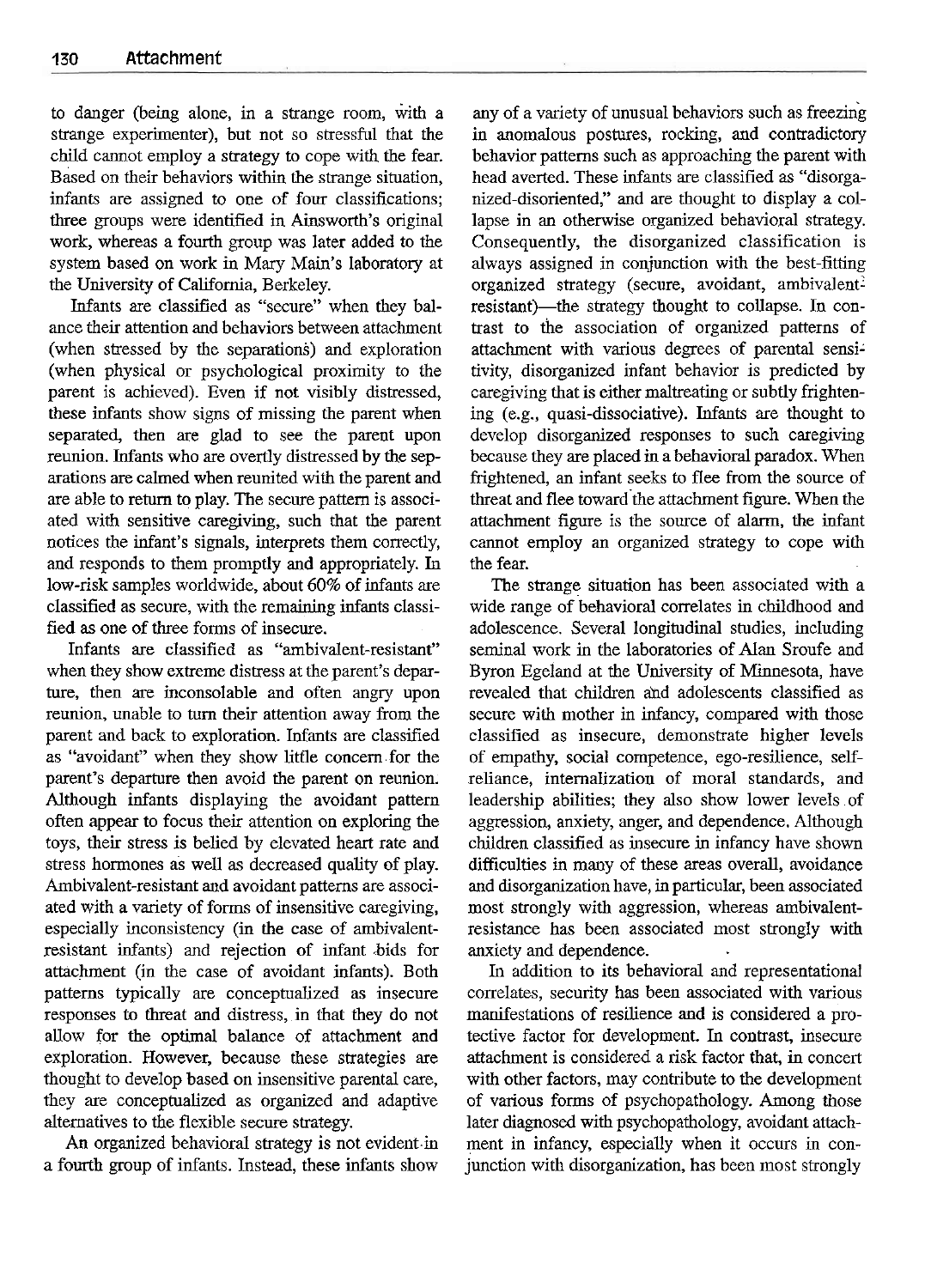associated with externalizing disorders such as conduct disorder, ambivalent-resistance with internalizing disorders such as anxiety, and disorganization with dissociative disorders.

The strange situation has served as a source of validation for other indexes of attachment quality, including the Attachment Q-Sort in infancy, as well as an assortment of assessment procedures for children in preschool and early elementary school. Behavioral assessments in childhood typically involve ageappropriate separation and reunion procedures, whereas representational assessments typically involve asking children to respond to hypothetical scenarios presented on picture cards, to engage in doll play, or to draw pictures of their families. However, the literature using these childhood procedures is small compared with literature grounded in the strange situation or the Adult Attachment Interview-the procedure that opened up the now-burgeoning field of adult attachment.

## **INDI'VIDUAL DIFFERENCES IN ATACHMENT IN ADULTHOOD**

The assessment most commonly used by developmental and clinical researchers to assess attachment in adolescence and adulthood is the hour-long Berkeley Adult Attachment Interview (AAI), developed in the laboratory of Mary Main. The AAI involves describing and evaluating early attachment relationships, loss of attachment figures, and the possible relation between those experiences and' later personality development. Unlike the strange situation, the AAI does not assess attachment quality in relation to a single other, but rather assesses an overarching state of mind that is applied to thinking about attachment-related events in the past and present. Furthermore, the **AAI** is not scored based on experiences explicitly described, but rather on the interview's internal consistency and the speaker's collaboration with the interviewer.

The **AAI** identifies three organized and adaptive patterns for thinking about threat and distress. Adults are classified as "secure-autonomous" in the **AAI**  when they are able to reflect on positive and negative (even traumatic) memories in a manner that is not excessive in length yet is still complete, semantically consistent, flexible, thoughtful, and valuing of relationships. Individuals are classified as "dismissing" on the **AAI** when they provide terse discourse and unsupported statements about parents. These interviews often idealize rejecting parents, show an insistence on

lack of memory for childhood, distort rejection as a positive force, emphasize personal strength and independence, and devalue the need for relationships. Individuals are classified as "preoccupied" on the AAI when they provide long interviews full of irrelevant details, digressions, and current anger. Individuals are assigned to "cannot classify" when they exhibit high levels of more than one of these three linguistic strategies.

Adults are classified as unresolved-disorganized on the AAI when they show lapses in speech or reasoning during discussions of loss or trauma that are analogous to the lapses in behavior demonstrated by disorganized infants during the strange situation. Lapses in reasoning include, for example, speaking as though the dead person was simultaneously alive in the physical sense. Lapses in discourse include, for example, falling silent for many seconds then resuming discussion without acknowledging the silence. As in the case of behaviorally disorganized infants, unresolved status in adults is viewed as a collapse of an otherwise organized representational strategy and is always assigned in conjunction with the best-fitting organized category.

Samples worldwide have found AAI classifications to remain stable for up to 4 years and to be unrelated to intelligence, general memory capacities, general discourse patterns, or self-reports of attachment quality. Instead, the **AAI** consistently predicts the behavior of one's child in the strange situation-the purpose for which the interview was originally designed. Specifically, a parent's secure-autonomous classification in the **AAI** predicts infant security; a parent's dismissing classification predicts infant avoidance; a parent's preoccupied classification predicts infant ambivalent-resistance; and a parent's unresolved classification predicts infant disorganization. These predictions are thought to be mediated by parental behavior toward the infant across the previous year. In addition, in some middle-class samples, one's AAI classification can be predicted by one's strange situation classification nearly 20 years prior.

Furthermore, the AAI is associated with a variety of mental health variables. Individuals classified as secureautonomous experience a lower incidence of mental illness overall. In contrast, among those diagnosed with mental iUnesses, the dismissing classification has been most strongly associated with disorders involving aggression such as antisocial personality, whereas the preoccupied classification has been most strongly associated with disorders involving hypervigilence to threat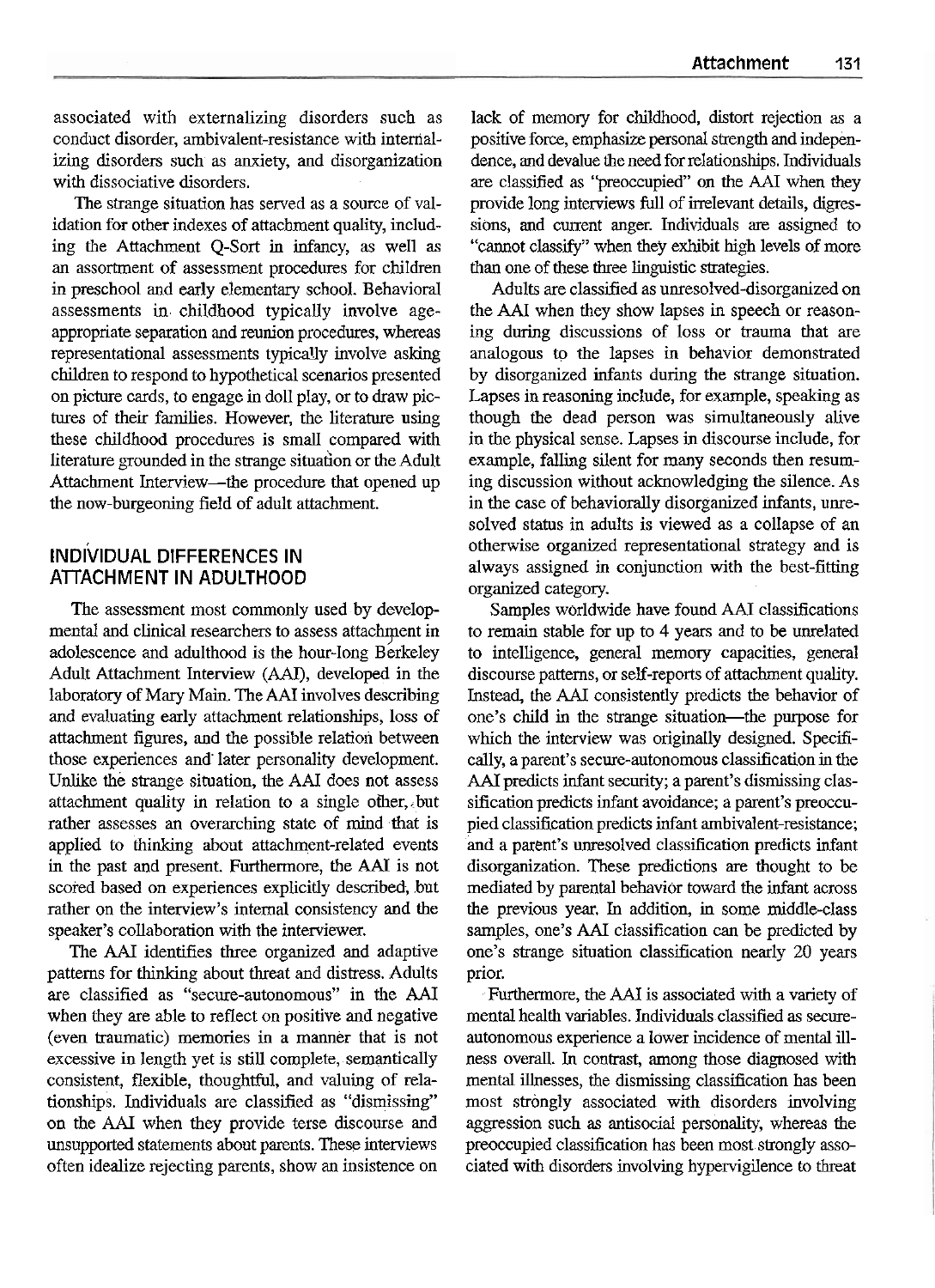cues, such as anxiety and borderline personality. Among those diagnosed with mental disorders, the unresolved classification has been uniquely associated with dissociative disorders and also is more associated than other classifications with mental iUness oterall. "Cannot classify" has been found most commonly within samples involving abuse and criminal behavior. Although individuals diagnosed with mental illness typically have **AAI** transcripts classified as insecure, it is important to note that among individuals with transcripts classified as insecure, most are not diagnosed with mental illness.

## DEBATES AND CURRENT TRENDS IN THE STUDY **OF** ATTACHMENT

Attachment theory and its methods for assessing individual differences have generated heated debates. For example, critics have directly questioned the validity of the Ainsworth strange situation as an index of the parent-child relationship. One branch of this debate suggests that the procedure is more stressful for some infants than others, based on their different kinds of experiences with separations. This debate grew out of early findings suggesting that infants in a Japanese sample were more likely to be judged ambivalent-resistant than infants in American samples, infants in a North German sample were more likely to be judged avoidant than infants in American samples, and infants in an American day care sample were more likely to be judged avoidant than infants in American home-reared samples. However, samples drawn from cultures as diverse as the United States, Germany, Japan, Israel, and West Africa have shown that there is more diversity in classifications within cultures than between cultures. Specifically, in middleclass samples worldwide, most infants are typically classified as secure, whereas in poverty and abuse samples worldwide, most infants are typically classified as insecure. The specific organized form of insecurity, not whether or not one is secure, is thought to be influenced by cultural practices related to separations and independence. Furthermore, an ongoing multisite American study has revealed that children in day care are as likely to be secure as their home-reared counterparts when that care is of high quality, and that maternal sensitivity in the home is the strongest predictor of their security.

A second branch of this debate suggests that strange situation classification is driven by temperament, not by a history of interactions with caregivers.

However, although biological temperament is manifest in the amount of distress experienced by an infant during the strange situation, this distress is unrelated to the child's response to reunion with the parent. In addition, an infant may demonstrate a different attachment pattern with each parent; an infant's pattern can be predicted before the child is even born based on the mother's **AAI;** a foster child's attachment pattern can be predicted by the AAI of a foster mother who is genetically unrelated; and a recent behavioral genetics study of 800 dyads has shown no connection between temperament and strange situation classification. Although temperament does not appear to have direct effects on strange situation classification itself, studies do indicate that it may influence the relationship indirectly when a difficult temperament in the infant is combined with a mother who has low social support and is thus unable to respond to the infant in a consistently sensitive manner.

In addition to critiques of attachment methods, many researchers and members of the general population have raised concerns about basic premises of attachment theory. Because the theory emphasizes the importance of early experiences with specific caregivers and warns of the dangers of separations, many people have beer concerned that attachment theory chains women to their homes, blames parents for negative outcomes in their children, and is fatalistic in its emphasis on early development. However, these concerns are based on a misrepresentation of attachment theory. Because attachment security develops through interactions within relationships, primary caregivers need not be mothers, nor even biological parents. Furthermore, attachment theorists emphasize that one's representations of attachment are constantly updated and can-and should--change over time to adapt to new circumstances.

It is this aspect of attachment theory that represents one of the most exciting frontiers of current research in the field. For example, long-term longitudinal studies following individuals from infancy through young adulthood have begun to emerge, and results have begun to suggest that attachment patterns reflect both continuity and lawful discontinuity. Specifically, in some studies, individuals who were assessed as secure in both infancy and adulthood typically experienced ongoing supportive relationships with parents, those who were insecure at both points experienced ongoing unsupportive relationships, and those who moved from security to insecurity typically experienced intervening